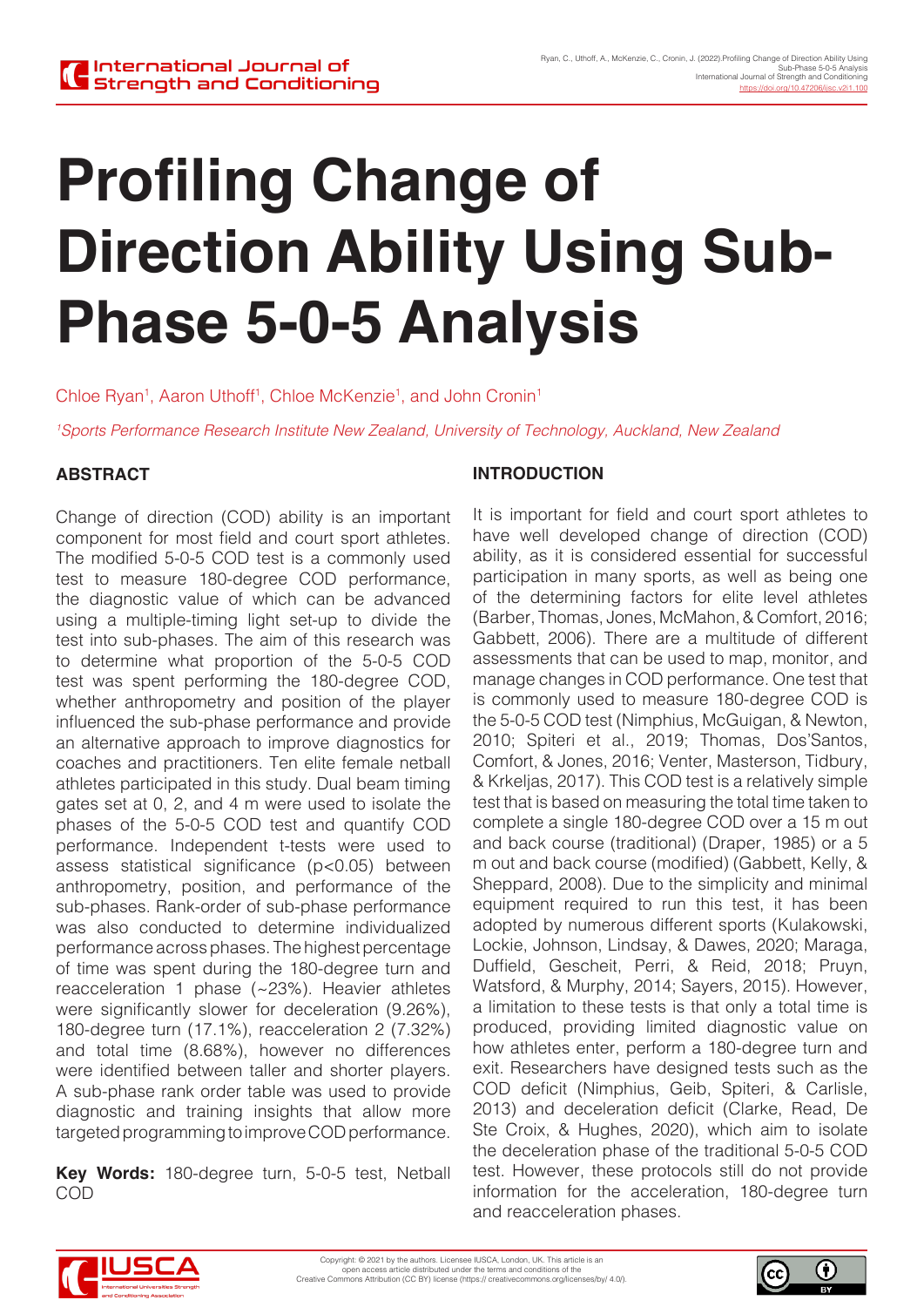Alternatively, the 5-0-5 COD tests can be divided into sub-phases (i.e., acceleration, deceleration, 180-degree turn and reacceleration) to provide better diagnostic value and guide programming to better effect. One criticism of COD testing is that a large percentage of the current tests are spent linear sprinting, not directly assessing COD, thus any insight into COD ability is masked by the global measure of total time (Nimphius, Callaghan, Spiteri, & Lockie, 2016). Therefore, it would seem useful to understand the time spent in each phase and, most importantly, measure COD ability directly. Secondly, it is important to recognise that not all linear movement is the same. Athletes will accelerate, decelerate, and reaccelerate all within a single test (Jones, Thomas, Dos'Santos, McMahon, & Graham-Smith, 2017). As such, these movement qualities have different neuromuscular requirements and therefore require different programming and training (Harper, Carling, & Kiely, 2019; Hewit, Cronin, Button, & Hume, 2011). Such a contention is supported by the findings of Ryan et al., (2021) who showed that acceleration, deceleration, 180-degree turn and reacceleration, were mostly independent motor qualities in elite female athletes, reporting that only one variable explained more than 50% of the shared variance between sub-phases.

The ability to change direction depends largely on sufficient braking capabilities to halt momentum (Delaney et al., 2015). It could be hypothesised that players with greater body mass would have slower COD performance times as they face a greater neuromuscular challenge to decelerate and re-accelerate their body (momentum  $=$  mass  $x$ velocity) (Hewit, Cronin, & Hume, 2013). This posit was substantiated by Hewit and colleagues (2012), who highlighted that anthropometric measures contributed to COD performance. To the authors' knowledge there is currently no researcher that has investigated the effects of anthropometry on COD performance in elite female netball athletes. Previous researchers have shown differences in anthropometric measures between playing positions in netball (Graham, Duthie, Aughey, & Zois, 2020; Thomas et al., 2019). Mid-court players are, on average, shorter (171 cm) and have a smaller body mass compared to circle defenders and shooters (177.5 cm). Therefore, it would be hypothesised that these mid-court players would have faster COD times (Graham et al., 2020; Thomas et al., 2019).

Given this information, the authors were interested in the potential insights a modified 505 test, divided into sub-phases (i.e., acceleration, deceleration,

180-degree turn and reacceleration), could provide. Of particular interest was to understand what proportion of the test was actually spent in changing direction, if anthropometry and positional differences influenced sub-phase performance, and whether a sub-phase analysis could provide better diagnostic information to guide individualisation of programming. It was hypothesised that the 180-degree turn sub-phase would be of the greatest duration, that heavier circle-end players and taller players would have slower times for all phases, and that the sub-phase ranking would enable better information to guide programming.

# **METHODS**

#### *Experimental approach to the problem*

Ten elite female netball athletes performed three maximal effort trials (each leg) of the modified 5-0-5 COD test, over three testing occasions, separated by seven days. Timing lights were placed at 0, 2 and 4 m and the start line was placed 0.5 m back from the first timing gate, to accommodate for a forward lean and eliminate false triggering of the timing lights. This enabled five distinct sub-phases to be established in order to more accurately detect acceleration, deceleration, and COD performance. The five sub-phases were then investigated in terms of percentage time spent in each phase, as well as the effects of anthropometry and position. A rank order analysis was also included as an exemplar on how to identify individualized player strengths and weaknesses.

#### *Participants*

Ten elite female netball athletes (age:  $24.9 \pm 5.0$ yrs, height:  $180.1 \pm 6.5$  cm, weight:  $81.3 \pm 15.0$  kg) participated in this study. Athletes competed in the New Zealand netball premiership league and had a minimum of six years netball experience. Participants were required to be healthy and free of injury at the time of testing. All participants were provided with an information sheet and were required to fill out a written consent form prior to participating in this study. Participants were notified that they were free to withdraw from the study at any point. This research was approved by the Auckland University of Technology Ethics Committee (20/402).

#### *Procedures*

Testing was conducted on an indoor netball court.

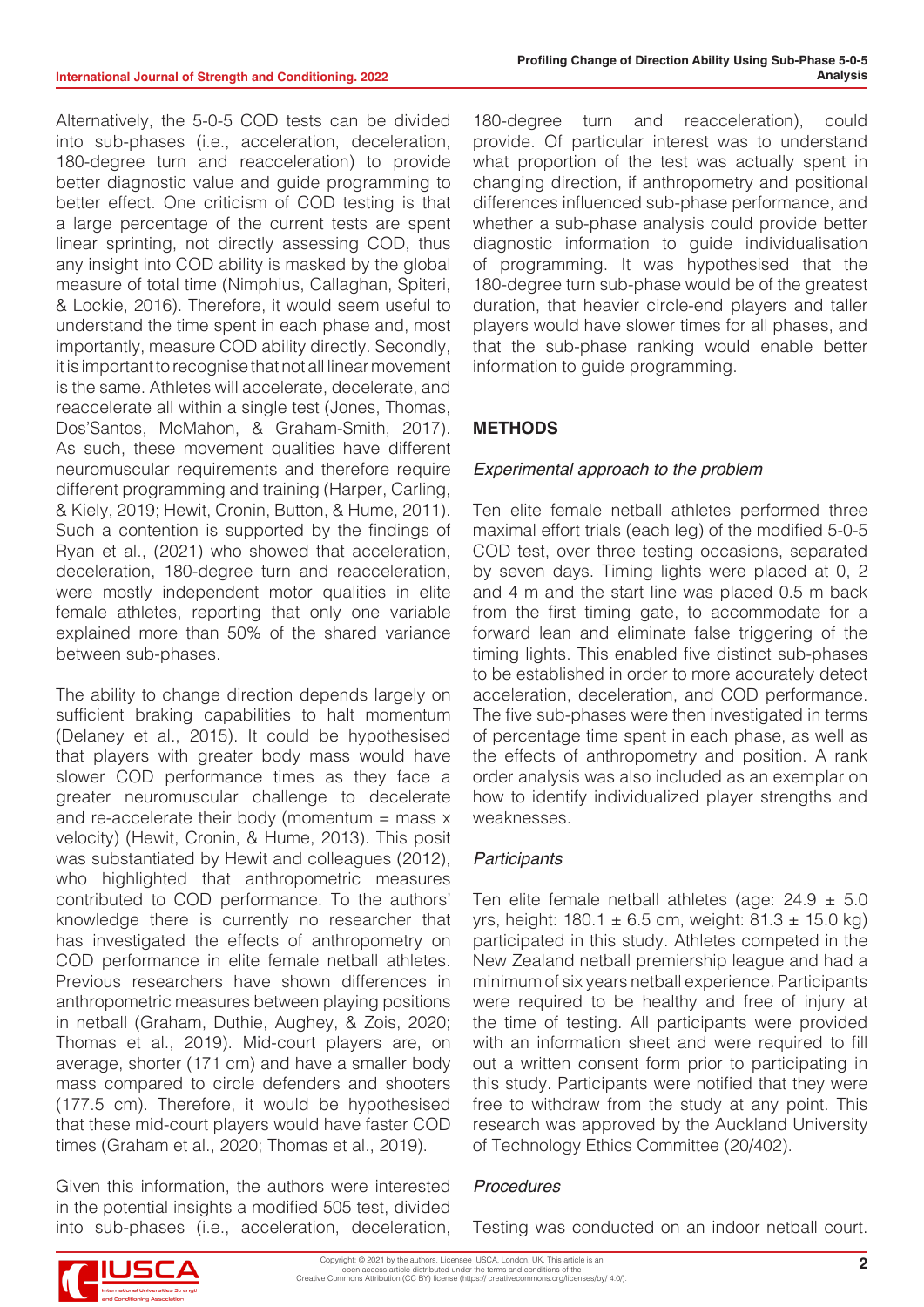For the modified 5-0-5 COD test, athletes were required to start in a two-point split-stance with their front foot 0.5 m back from the first timing gate. They were then instructed to sprint 5 m and touch their foot on the COD line, perform a 180-degree turn on a specific leg and sprint 5 m back through the first timing gate. All athletes completed a standardised warmup consisting of lower body activation such as banded walks and squats, a series of different jumps (vertical and horizontal bilateral and unilateral countermovement jumps), dynamic flexibility of the hamstrings, quads, hips and calves, and progressive sprint (5, 10 and 20 m) and COD drills, building the intensity up to maximum effort. After the warmup was completed, each athlete performed three modified 5-0-5 COD test trials on each leg. Three minutes of rest was provided between trials to limit any fatigue effects. To ensure each athlete touched the line, the researchers observed each trial. If the athlete had a mistrial, they were given a retrial after three minutes of rest. They were instructed to perform the test at maximal effort.

#### *Equipment*

Dual beam timing gates (Swift Performance Equipment, New South Wales, Australia) were used to quantify COD performance. Gates were set at 0,

2 and 4 m from the start line to assess acceleration, deceleration, 180-degree turn and reacceleration phases of the 5-0-5 COD test. Timing gate height was set at 1 m, in approximate line with centre of mass. This set up produced five different splits, as well as a total 5-0-5 COD performance time. These times corresponded to the different phases of the 5-0-5 COD test as shown in Figure 1.

#### *Statistical Analysis*

No significant differences were found between left and right COD times, and so the data was pooled and all analyses thereafter was performed on the averaged data. Outlier and normality analysis was implemented on the pooled data and means, and standard deviations were reported for all variables of interest, with 95% confidence limits (CL) used where appropriate. Independent t-tests were used to assess statistical significance (p<0.05) between anthropometry (weight and height) and performance of the sub-phases. Rank-order analysis was also conducted to provide a visual evaluation of rankings of the dependent variables of interest. Statistical analysis was performed using IBM SPSS statistical software package (version 27.0; IBM Corporation, New York, USA). Hedges's g effect size was calculated on the mean change between groups



**Figure 1.** Set up and phases for the modified 5-0-5 change of direction test

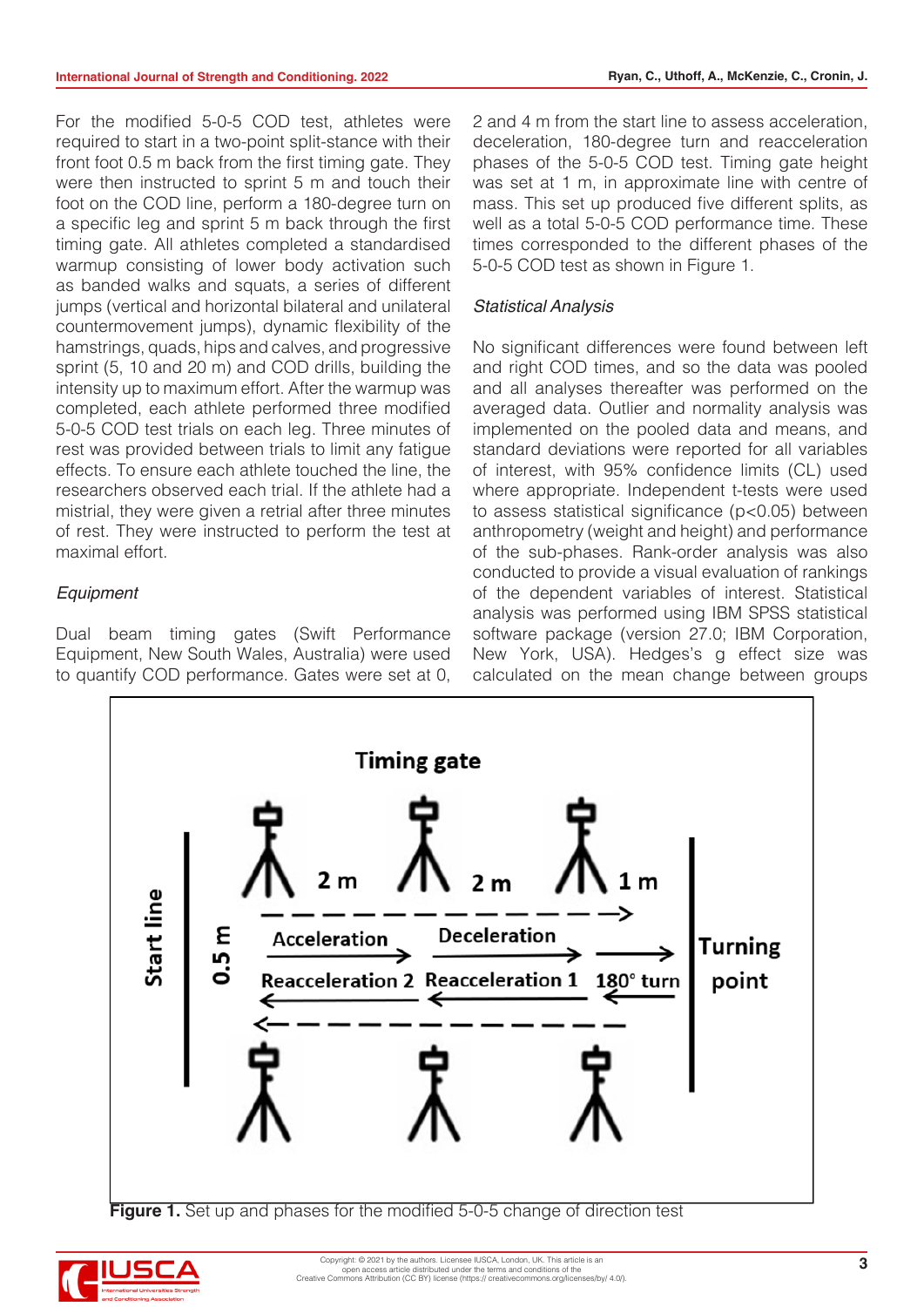and interpreted using the follow criteria; Small effect  $= 0.2$ , medium effect  $= 0.5$  and, large effect  $= 0.8$ (Hedges, 1981).

# **RESULTS**

The average times for each sub-phase and average percentage of time spent in that phase  $(-15$  to 23%) can be observed in Table 1. The highest percentage of time was spent during the 180-dergee turn and the reacceleration 1 phases  $(-23%)$ , with the lowest percentage of time being spent during the reacceleration 2 phase (15.5%).

Sub-phase differences as a function of height, body mass, and position are shown in Table 2. Significant differences were found between heavier (>74 kg) and lighter (<74 kg) athletes for deceleration, 180-degree turn, reacceleration 2 and total time  $(7.32-17.14\%; g = 1.90 - 2.54)$ . However, while weight was not found to significantly influence

acceleration and reacceleration 1 sub-phases, there was a very large effect for the reacceleration 1 phase. No significant differences were found between taller (>182 cm) and shorter (<182 cm) players for any of the variables (1.82-3.08%). In terms of the positional analysis, only one significant difference was found between circle players and mid-court players during the reacceleration 1 phase  $(8.20\%; q = 2.24)$ . Additionally, though no significant differences were identified between positions for deceleration and total time, large effects were observed in favour of the mid-court athletes.

The rank order for each of the athletes for each of the sub-phases can be observed in Table 3. The table has been colour coded to show the strength and weaknesses of each athlete, as determined by their sub-phase ranking being  $\pm$  2 ranks from their total time rank. For example, Athlete 1 had the fastest total time, however deceleration and reacceleration have been identified as areas of poorer performance.

**Table 1.** Average time and percentage of total time and each sub-phase of the modified 5-0-5 COD test

| <b>Total Time</b>         |                 |  |  |  |  |  |  |
|---------------------------|-----------------|--|--|--|--|--|--|
| Average time $\pm$ SD (s) | $2.75 \pm 0.16$ |  |  |  |  |  |  |
| Range (s)                 | $2.55 - 3.03$   |  |  |  |  |  |  |
| Percentage (%)            | 100             |  |  |  |  |  |  |
| <b>Acceleration</b>       |                 |  |  |  |  |  |  |
| Average time $\pm$ SD (s) | $0.55 \pm 0.03$ |  |  |  |  |  |  |
| Range (s)                 | $0.47 - 0.79$   |  |  |  |  |  |  |
| Percentage (%)            | 19.9            |  |  |  |  |  |  |
| <b>Deceleration</b>       |                 |  |  |  |  |  |  |
| Average time $\pm$ SD (s) | $0.51 \pm 0.03$ |  |  |  |  |  |  |
| Range (s)                 | $0.47 - 0.56$   |  |  |  |  |  |  |
| Percentage (%)            | 18.7            |  |  |  |  |  |  |
| 180-degree turn           |                 |  |  |  |  |  |  |
| Average time $\pm$ SD (s) | $0.64 \pm 0.08$ |  |  |  |  |  |  |
| Range (s)                 | $0.53 - 0.79$   |  |  |  |  |  |  |
| Percentage (%)            | 23.1            |  |  |  |  |  |  |
| <b>Reacceleration 1</b>   |                 |  |  |  |  |  |  |
| Average time $\pm$ SD (s) | $0.64 \pm 0.03$ |  |  |  |  |  |  |
| Range (s)                 | $0.60 - 0.71$   |  |  |  |  |  |  |
| Percentage (%)            | 23.3            |  |  |  |  |  |  |
| <b>Reacceleration 2</b>   |                 |  |  |  |  |  |  |
| Average time $\pm$ SD (s) | $0.43 \pm 0.02$ |  |  |  |  |  |  |
| Range (s)                 | $0.39 - 0.46$   |  |  |  |  |  |  |
| Percentage (%)            | 15.5            |  |  |  |  |  |  |

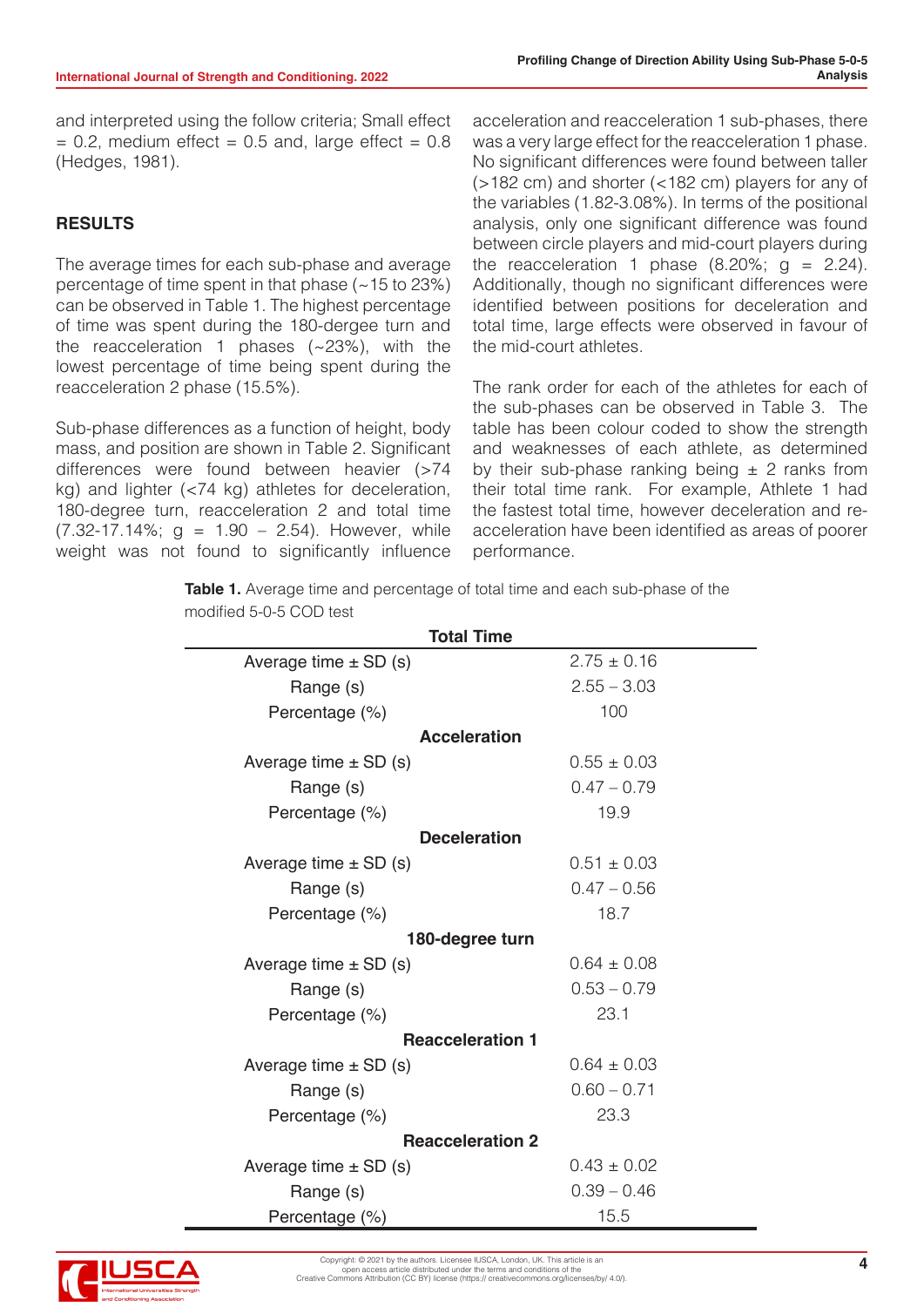| <b>Variable</b>   | Mean $\pm$ SD                     |                  | and priced allierence as a rancher of neight, bear mass and position<br><b>P</b> Value | Difference (%) | <b>Effect Size</b> |
|-------------------|-----------------------------------|------------------|----------------------------------------------------------------------------------------|----------------|--------------------|
| <b>Height</b>     | > 182 cm                          | $<$ 182 cm       |                                                                                        |                |                    |
| Acceleration      | $0.54 \pm 0.03$                   | $0.55 \pm 0.03$  | 0.70                                                                                   | 1.82           | 0.33               |
| Deceleration      | $0.52 \pm 0.03$                   | $0.51 \pm 0.04$  | 0.70                                                                                   | 1.92           | 0.28               |
| 180-degree Turn   | $0.65 \pm 0.09$                   | $0.63 \pm 0.09$  | 0.71                                                                                   | 3.08           | 0.22               |
| Reacceleration 1  | $0.65 \pm 0.03$                   | $0.63 \pm 0.03$  | 0.20                                                                                   | 3.08           | 0.67               |
| Reacceleration 2  | $0.43 \pm 0.02$                   | $0.42 \pm 0.03$  | 0.69                                                                                   | 2.38           | 0.39               |
| <b>Total Time</b> | $2.79 \pm 0.15$                   | $2.72 \pm 0.17$  | 0.50                                                                                   | 2.51           | 0.44               |
|                   |                                   |                  |                                                                                        |                |                    |
| <b>Body mass</b>  | $>74$ kgs                         | $<$ 74 $kg$ s    |                                                                                        |                |                    |
| Acceleration      | $0.56 \pm 0.35$                   | $0.54 \pm 0.01$  | 0.20                                                                                   | 3.57           | 0.08               |
| Deceleration      | $0.54 \pm 0.02$                   | $0.49 \pm 0.03$  | $0.02*$                                                                                | 9.26           | 1.96               |
| 180-degree Turn   | $0.70 \pm 0.07$                   | $0.58 \pm 0.03$  | $0.01**$                                                                               | 17.14          | 2.23               |
| Reacceleration 1  | $0.66 \pm 0.04$                   | $0.62 \pm 0.02$  | 0.10                                                                                   | 6.45           | 1.26               |
| Reacceleration 2  | $0.44 \pm 0.01$                   | $0.41 \pm 0.02$  | $0.02*$                                                                                | 7.32           | 1.90               |
| <b>Total Time</b> | $2.88 \pm 0.12$                   | $2.63 \pm 0.07$  | $0.00**$                                                                               | 8.68           | 2.54               |
|                   |                                   |                  |                                                                                        |                |                    |
| <b>Position</b>   | <b>Circle De-</b><br>fence/Attack | <b>Mid-Court</b> |                                                                                        |                |                    |
| Acceleration      | $0.55 \pm 0.03$                   | $0.54 \pm 0.01$  | 0.45                                                                                   | 1.85           | 0.45               |
| Deceleration      | $0.52 \pm 0.03$                   | $0.49 \pm 0.03$  | 0.24                                                                                   | 6.12           | 1.00               |
| 180-degree Turn   | $0.66 \pm 0.08$                   | $0.61 \pm 0.08$  | 0.43                                                                                   | 8.20           | 0.63               |
| Reacceleration 1  | $0.66 \pm 0.03$                   | $0.61 \pm 0.01$  | $0.04*$                                                                                | 8.20           | 2.24               |
| Reacceleration 2  | $0.43 \pm 0.02$                   | $0.42 \pm 0.02$  | 0.21                                                                                   | 2.38           | 0.5                |
| <b>Total Time</b> | $2.81 \pm 0.15$                   | $2.67 \pm 0.15$  | 0.18                                                                                   | 5.24           | 0.93               |

**Table 2.** Sub-phase differences as a function of height, body mass and position

 $\frac{100 \text{ m}}{x}$  p < 0.05, \*\* p < 0.001

Table 3. Rank order table for total time and each sub-phase for the modified 5-0-5 COD test

|            | <b>Total Time</b> |                | <b>Acceleration Deceleration</b> | 180-degree<br>turn | Reaccelera-<br>tion 1 | Reaccelera-<br>tion 2 |
|------------|-------------------|----------------|----------------------------------|--------------------|-----------------------|-----------------------|
| Athlete 1  |                   | $\overline{2}$ |                                  |                    | 4                     |                       |
| Athlete 2  |                   | 2              | ≘                                |                    |                       |                       |
| Athlete 3  | 3                 | 5              |                                  | 3                  | 6                     |                       |
| Athlete 4  |                   | 6              | З                                | 5                  | 2                     |                       |
| Athlete 5  | 5                 |                | 6                                | 6                  | 3                     | 8                     |
| Athlete 6  | 6                 | 6              |                                  | 2                  | 5                     |                       |
| Athlete 7  |                   | 2              | 5                                | 8                  | 9                     | 5                     |
| Athlete 8  | 8                 | 8              | 8                                | 9                  | 3                     | 8                     |
| Athlete 9  | 9                 | 10             | 10                               |                    | 8                     | 10                    |
| Athlete 10 | 10                | 9              | 8                                | 10                 |                       | 5                     |

Red = 2 SD below total time ranking, Green = 2 SD above total time ranking

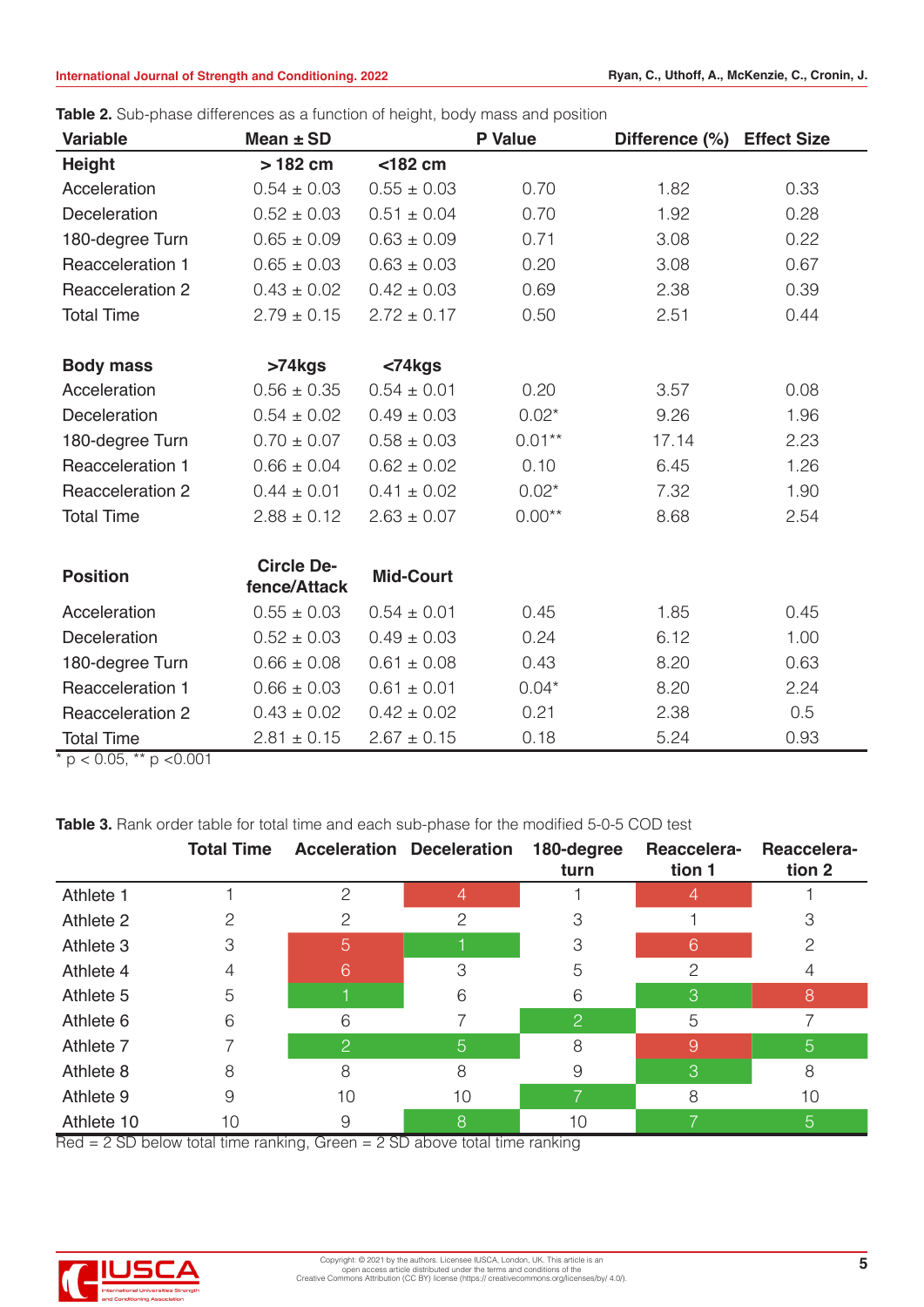#### **DISCUSSION**

Providing better diagnostic information to guide programming in a more targeted manner was the primary purpose of this study. The main findings were: 1) the majority of time was spent during the 180-degree turn and reacceleration 1 sub-phases (~23%); 2) there were significant differences and very large effects between heavier and lighter athletes for three out of five sub-phases and total 5-0- 5 COD time; and, 3) although athletes may produce a good total time, a sub-phase ranking analysis may provide diagnostic information to guide better and more targeted COD training.

Approximately 23% of the total time for the modified 5-0-5 COD test is spent actually changing direction. Previous research by Ryan et al., (2021) concluded that the 180-degree turn was the best predictor for total time (r= 0.94), which intuitively makes sense if the majority of the time is spent during this phase. Interestingly, a similar amount of time was spent in the reacceleration 1 phase. This may be due to the fact that athletes need to regain momentum after virtually coming to a stop to perform the 180-degree turning movement. These results differ to those found for the traditional 5-0-5 COD test. Nimphius and colleagues (2013) reported that approximately 31% of the time was actually spent changing direction, however, this was calculated via the COD deficit. The COD deficit has been defined as a practical measure to isolate COD ability independent of sprint speed (Nimphius et al., 2016), however the authors feel that by subtracting an athlete's 10 m time from their 5-0-5 COD time does not provide insight into 180-degree COD ability, as the COD deficit does not account for deceleration and reacceleration out of the turn. Possible reasons for this 8% difference between findings could be; 1) the entry velocity going in to the 180-degree turn would likely be higher during the traditional 5-0-5 COD test, as they have an initial 15 m before having to perform the turn, requiring more time to come to a stop and change direction, or 2) the COD deficit method still includes the deceleration and reacceleration phases. Therefore, a sub-phase approach, such as the one used in this study may be more suitable for isolating COD ability.

It has been proposed that anthropometry could have a potential effect on COD (Brughelli, Cronin, Levin, & Chaouachi, 2008). This study found that athletes with a greater body mass (>74 kgs) were significantly slower during the deceleration, 180-degree turn, reacceleration 2 split, and total time, compared to athletes with a lower body mass (<74 kgs). Larger players have greater momentum (mass x velocity) and therefore require greater eccentric braking strength to decelerate, turn and reaccelerate. These players are disadvantaged within tests that require athletes to essentially come to a stop and change direction. Several studies have reported that body composition (i.e., body mass and percentage of body fat) affects sprint and COD performance (Atakan, Unver, Demirci, Bulut, & Turnagol, 2017; Brechue, Mayhew, & Piper, 2010; Chaouachi et al., 2009; Ostojic, 2003; Toro-Román et al., 2021). However, one limitation of this study is that fat and lean mass was not measured, only body mass. It appears from the results of this study, as well as that of previous researchers, that it is ideal for an athlete to have a low amount of fat mass as a higher fat mass hinders sport performance (Lukaski & Raymond-Pope, 2021). One of the simplest ways an athlete can improve their performance during these tests, as well as sporting performance, is to either improve their relative force capability or decrease their mass, or more specifically their fat mass.

In the initial hypothesis, the authors thought that taller players would produce significantly slower sub-phase and total times during the modified 5-0-5 COD test compared to shorter players, due to taller players usually having larger body mass. Interestingly, no significant differences were found between taller and shorter players for any of the subphases or total time.

The ability to change direction rapidly is a requirement for all netball positions (Sweeting, Aughey, Cormack, & Morgan, 2017). Interestingly, only the reacceleration 1 sub-phase was found to differ significantly between circle defence/attack players and mid-court players. This may be because mid-court athletes are more frequently performing COD manoeuvres before quickly accelerating in another direction (Sweeting et al., 2017). Although this is the first study to analyse the five different subphases of the modified 5-0-5 COD test, previous researchers have reported significant differences between mid-court athletes and circle defence/ shooters for total 5-0-5 COD time (Graham et al., 2020). However, these findings are unsupported by this study. The differences in findings may be due to a range of reasons, such as heterogeneous player levels, number of participants, methods and statistical analysis. It should be noted that the traditional 5-0-5 COD test was used, rather than the modified 5-0-5 COD test. These different factors may play a significant role in the incongruent results from each study.

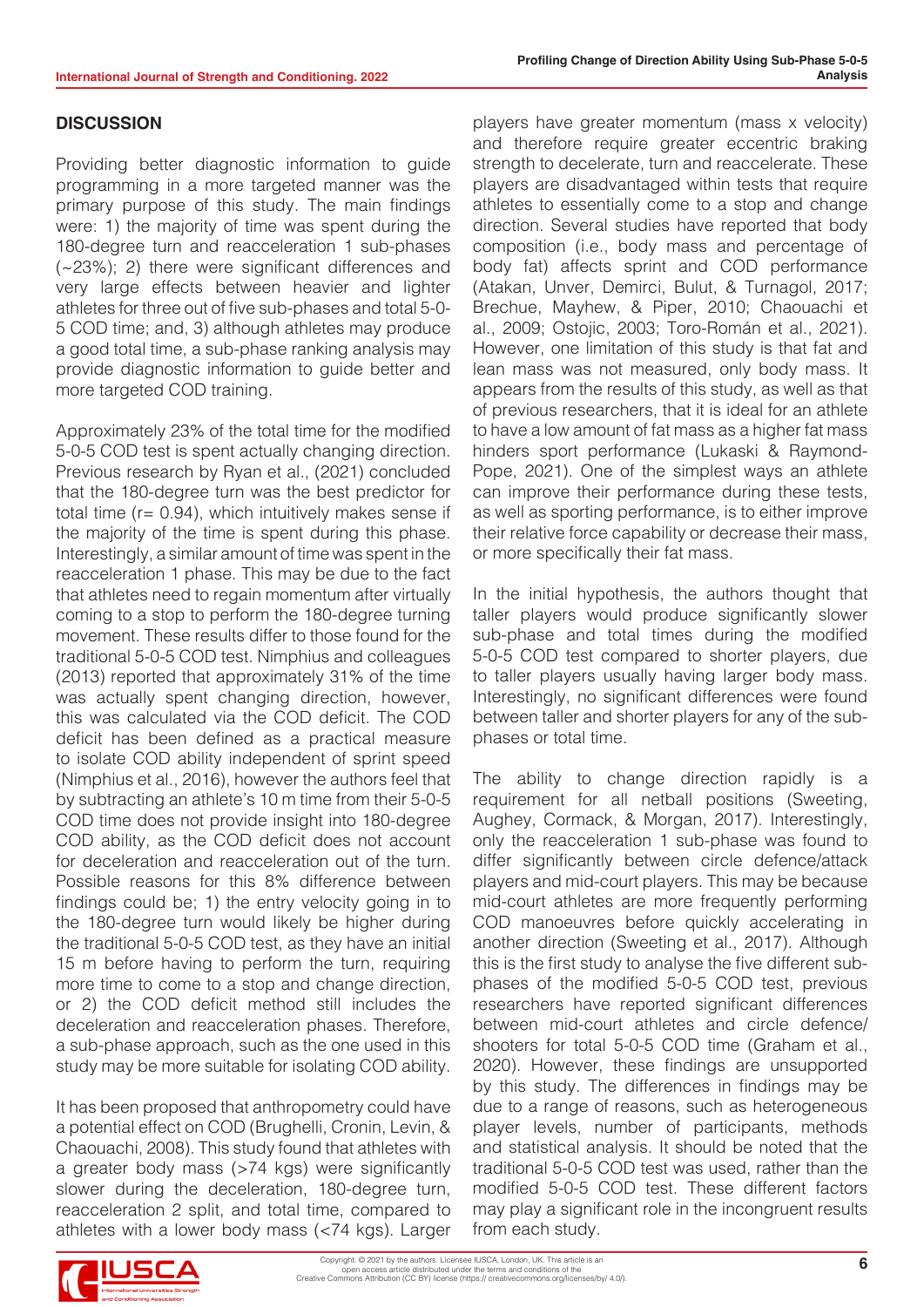The sub-phase rank order table (Table 3) was used as an exemplar of how to identify potential strengths and weaknesses in players. The table highlights that Athlete 1 had the fastest total time and the fastest 180-degree turn time, which supports the finding that the 180-degree turn time was the greatest predictor of total time (Ryan et al., 2021). This approach to presenting data may also provide insight into the individualized areas that athletes could work on to improve their COD time. For example, Athletes 3 and 4 could benefit from an acceleration focus, whereas Athletes 1, 3 and 7 could benefit from a re-acceleration focus to training. This is not to say that training cannot be initiated in other areas as well. Furthermore, the training within each phase can have different foci e.g. physical-anthropometric, technical, and/or neuromuscular qualities. All athletes would benefit from reducing fat mass as much as practically possible for all sub-phases, but thereafter the sub-phases have specific technical, and strength demands.

# **PRACTICAL APPLICATIONS**

To the authors' knowledge, at the time of this study, no other research had determined the percentage of each sub-phase for the modified 5-0-5 COD test, as well as presented athlete data in a rank order table to identify areas that could be improved through targeted programming. It is apparent from this analysis that majority of the 5-0-5 COD test is spent in linear motion (i.e., acceleration, deceleration and reacceleration) and not changing direction (~23% of total time). Therefore, the subphase analysis is critical in isolating an athlete's COD ability. Furthermore, not all linear motion has similar technique and neuromuscular demands e.g., acceleration and deceleration. Once more the sub-phase analysis is important to measure, map, and monitor the changes in these qualities. By taking such an approach, provides the practitioner with higher level diagnostics, which can inform programming in a more granular manner. Principles of individualisation and specificity are more easily achieved with such an approach. It is evident that body mass does affect a player's ability to perform a 180-degree COD, with heavier players producing significantly slower times during three of the subphases, and the total time. Given acceleration is a function of force and mass  $(a = f/m)$ , coaches can focus on improving accelerative ability by either increasing force capability (in particular, horizontal accelerative and decelerative force capability) and/ or decrease fat mass. Lastly, the use of rank order

tables for presenting performance times for a subphase approach during the 5-0-5 COD test can provide practitioners with insight into an athlete's different strengths and weaknesses. This method of presenting data enables coaches to develop more targeted programming to improve COD performance. The results from this study should be interpreted with caution, as this sample size and population is very specific to elite female netball athletes. Future research should aim to replicate the methodologies used in this current study, within other sports, populations, and sporting level.

# **REFERENCES**

- 1. Atakan, M., Unver, E., Demirci, N., Bulut, S., & Turnagol, H. (2017). Effect of body composition on fitness performance in young male football players. Turkish Journal of Sport and Exercise, 19(1), 54-59.
- 2. Barber, O., Thomas, C., Jones, P., McMahon, J., & Comfort, P. (2016). Reliability of the 505 change-ofdirection test in netball players. International Journal of Sports Physiology and Performance, 11(3), 377- 380.
- 3. Brechue, W., Mayhew, J., & Piper, F. (2010). Characteristics of sprint performance in college football players. The Journal of Strength & Conditioning Research, 24(5), 1169-1178.
- 4. Brughelli, M., Cronin, J., Levin, G., & Chaouachi, A. (2008). Understanding change of direction ability in sport. Sports Medicine 38(12), 1045-1063.
- 5. Chaouachi, A., Brughelli, M., Chamari, K., Levin, G., Abdelkrim, N., Laurencelle, L., & Castagna, C. (2009). Lower limb maximal dynamic strength and agility determinants in elite basketball players. The Journal of Strength & Conditioning Research, 23(5), 1570-1577.
- 6. Clarke, R., Read, P. J., De Ste Croix, M. B. A., & Hughes, J. D. (2020). The Deceleration Deficit: A Novel Field-Based Method to Quantify Deceleration During Change of Direction Performance. Journal of Strength and Conditioning Research. doi:10.1519/ jsc.0000000000003856
- 7. Delaney, J., Scott, T., Ballard, D., Duthie, G., Hickmans, J., Lockie, R., & Dascombe, B. (2015). Contributing factors to change-of-direction ability in professional rugby league players. The Journal of Strength & Conditioning Research, 29(10), 2688- 2696.
- 8. Draper, J. A. (1985). The 505 test: A test for agility in horizontal plane. Australian Journal of Science and Medicine in Sport, 17(1), 15-18.
- 9. Gabbett, T. (2006). A comparison of physiological and anthropometric characteristics among playing positions in sub-elite rugby league players. Journal of Sports Sciences, 24(12), 1273-1280.
- 10. Gabbett, T., Kelly, J., & Sheppard, J. (2008). Speed,